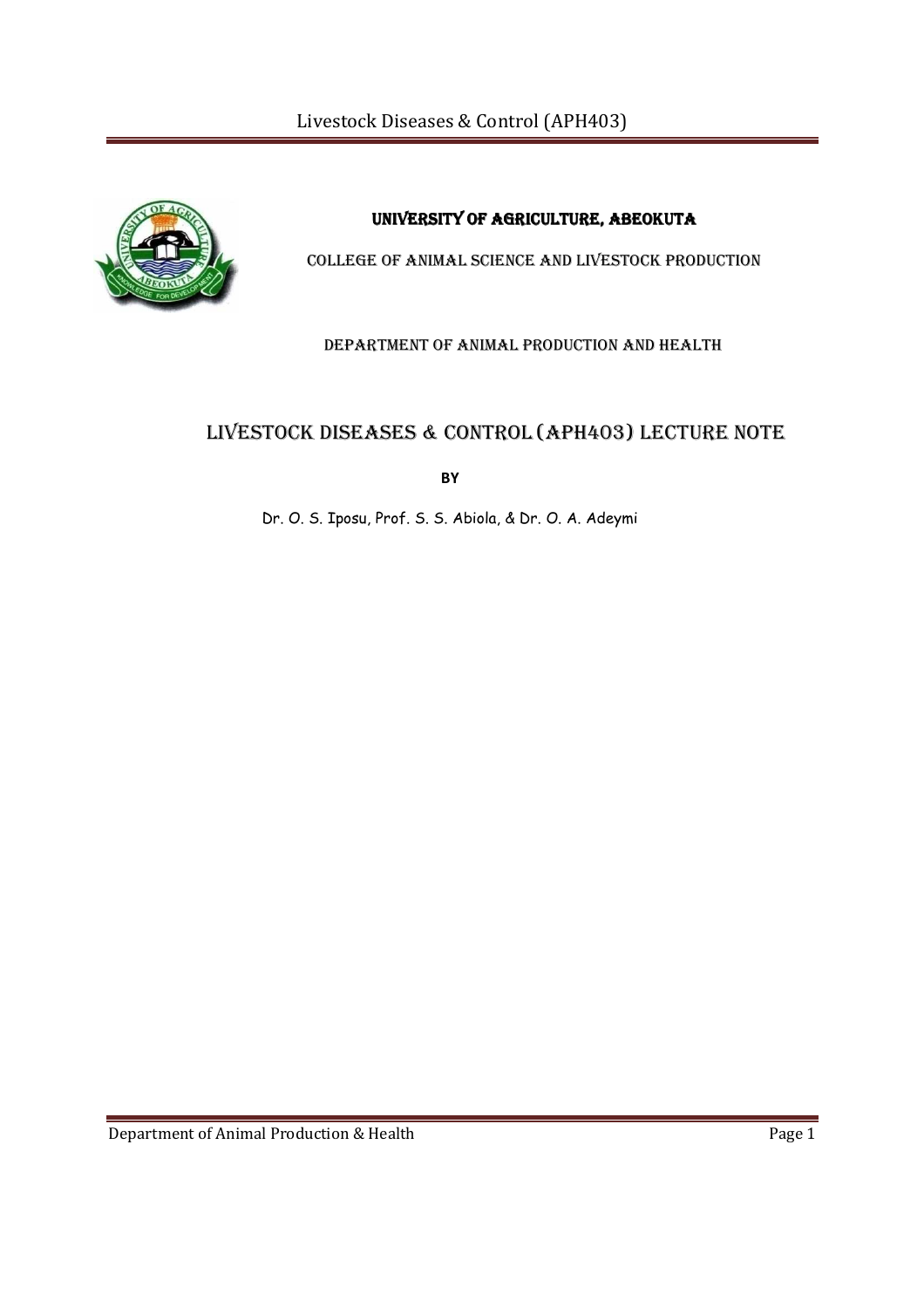# **What are Diseases?**

Diseases are processes, or conditions that may disrupt normal life functions of an animal. Such animals are said to be of 'ill-health', and in severe cases may die as a result of the disease. In practice, the term 'disease' is commonly used to describe such conditions that may arise when a lower organism causes the disease condition in a higher organism. But strictly speaking, any malfunction of the body process could be described as a disease condition, for example, an animal with a broken leg caused by an accident, or various nutrient deficiency disorders.

Diseases are of different types, and can be classified in several ways based on the a.) Cause

- b.) Nature of spread
- c.) Time course or duration of the condition
- d.) Age of animal affected.
- e.) Physiological status, or stage in life of the animal.

# **Disease Concepts**

Diseases and related animal (Host) responses are described by certain concepts for better understanding of their nature. These concepts are based on the general principles mentioned above.

1. Infectious and Contagious diseases – These are commonly used interchangeable but mean different things. An infectious disease is one in which an animal is invaded by a foreign organism that originates from another infected animal. Such foreign organisms are termed 'Pathogens', and may include micro-organisms such as viruses, bacteria, protozoa, fungi, some parasites etc. Some infectious diseases require intermediary agents to aid their spread from one animal to the other. Such agents are termed 'Carriers' or 'disease vectors', e.g. the tsetse fly is an insect vector for the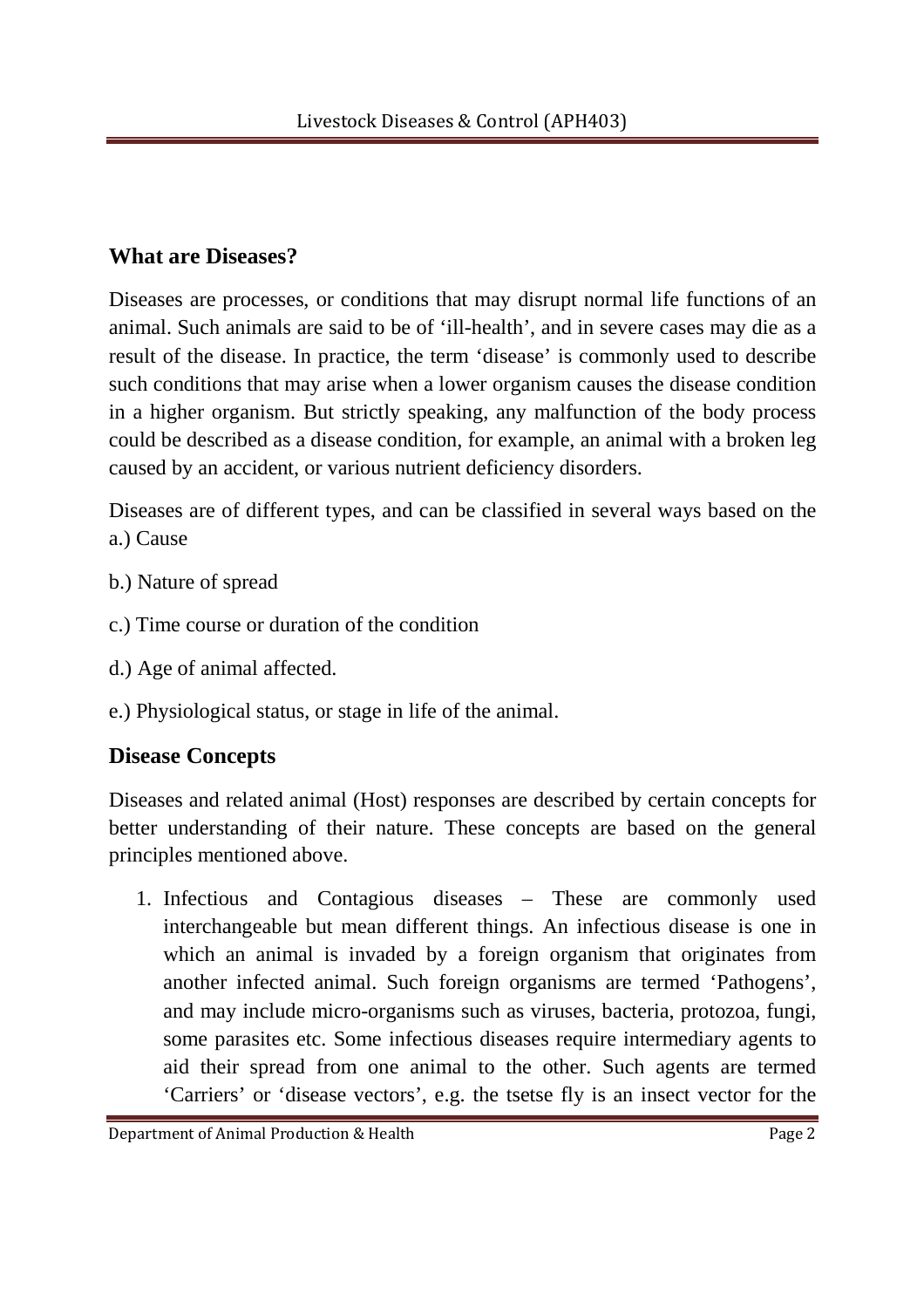protozoan disease called 'Trypanosomosis'. Other infectious diseases are described as being 'Contagious' because they do not require a Carrier or Vector for their spread e.g. Contagious Bovine Pleuropneumonia (CBPP) is spread when healthy animals inhale droplets discharged by a nearby clinical case.

- 2. Susceptibility, Resistance, and Resilience These are terms used to describe the response of an animal (Host) to pathogens. An animal is said to be susceptible to a disease if all conditions about the animal favour the establishment of infection by the pathogen. Resistance is the ability of a host to prevent or limit the establishment or development of infection. Resilience is the ability of the host to maintain a reasonable level of production under a disease condition.
- 3. Venereal and Congenital infectious diseases Venereal diseases are spread or transmitted during coitus (mating), and therefore are restricted to breeding adults. Transmission can be either way i.e. from an infected male to a susceptible female or vice versa e.g. Epivag i.e. epididymitis in Bulls or cervico-vaginitis in cows. Congenital infections are those transmitted from parents to offspring, commonly from the dam to the foetus during pregnancy (gestation) e.g. Hog Cholera virus in pregnant sows infect foetuses through the placenta. Foetuses may be aborted or born alive but deformed.
- 4. Acute or Chronic disease Diseases are characterised by a sequence of events. Where the sequence develops rapidly, a disease is said to be acute. Whereas, a chronic disease develops over a prolonged period. Examples of acute diseases are Anthrax and Rinderpest. Trypanosomosis is usually a chronic disease with animals suffering for months.
- 5. Sub-clinical infections These are situations when animals harbour potentially harmful organisms without showing any overt signs of disease. Such animals only become sick when the population of organisms reach significant levels. For example the presence of helminth parasites in the gut of grazing livestock in many part of the world manifests a sub-clinical infection, but may become a disease condition when animals are subjected to conditions that allow the number of helminth to reach significant levels.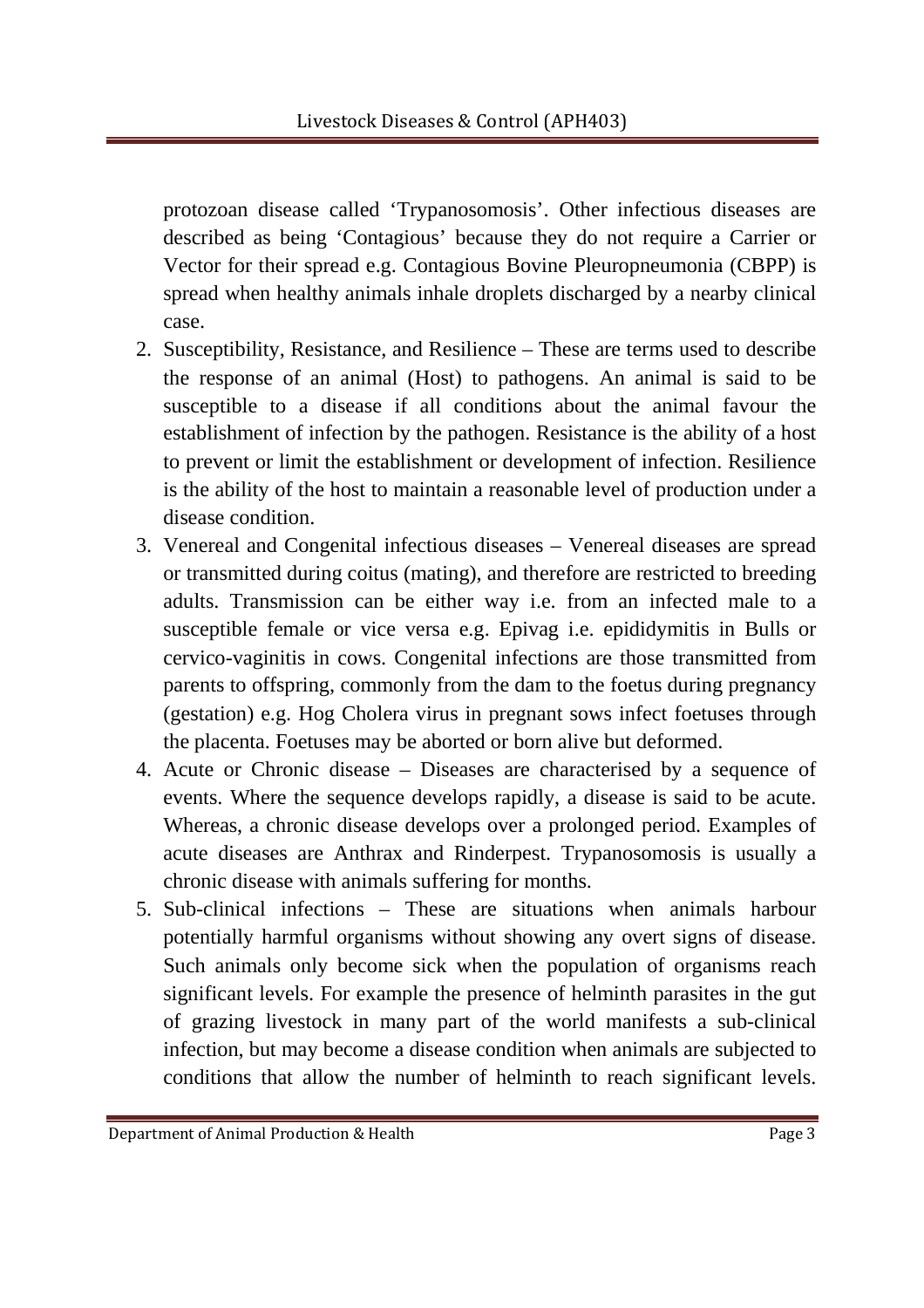Other examples of sub-clinical infections are certain tick-borne blood infections such as Anaplasmosis, Babesiosis, and theileriosis.

# FUNGI DISEASES

Fungi are non-green plants that are widespread in nature. They include common forms of mould that grow on stale food, different types of toadstools and mushrooms. Unlike most plants they do not have the chlorophyll in their tissues and therefore cannot derive their nutrition via photosynthesis. Hence they are found growing on materials from which they can derive nutrients such as organic matter, vegetation, and sometimes animals.

Fungi can be classified as Moulds or Yeast. Moulds grow as colonies made of many celled filaments, whereas yeasts grow as individual oval shaped cells. Some grow as either yeast or mould depending on conditions.

As disease causing agents, Fungi can be classified as being:

- 1. Pathogenic causing infections in animals directly. Example, skin infections of domestic animals such as ringworm and epizootic lymphangitis.
- 2. Opportunistic These are otherwise harmless fungi that could become pathogenic when natural bacteria populations are destroyed by prolonged use of antibiotics. This may result in conditions favourable for colonisation by normally harmless fungi.
- 3. Mycotoxicoses Some fungi produce toxins, called mycotoxins, which can be poisonous to livestock that consume stale or wet food that has become mouldy.

Ringworm

A fungal infection of the skin of domestic animals and man caused by *Trichophyton* and *Microsporum* species. They become infectious when animals are kept in close proximity in overcrowded conditions, which encourages spread by direct contact.

Symptoms – Lesions start as small areas of hair loss which enlarge to about three or four centimetres in diameter. They are typically round, raised, greyish-white and crusty in appearance.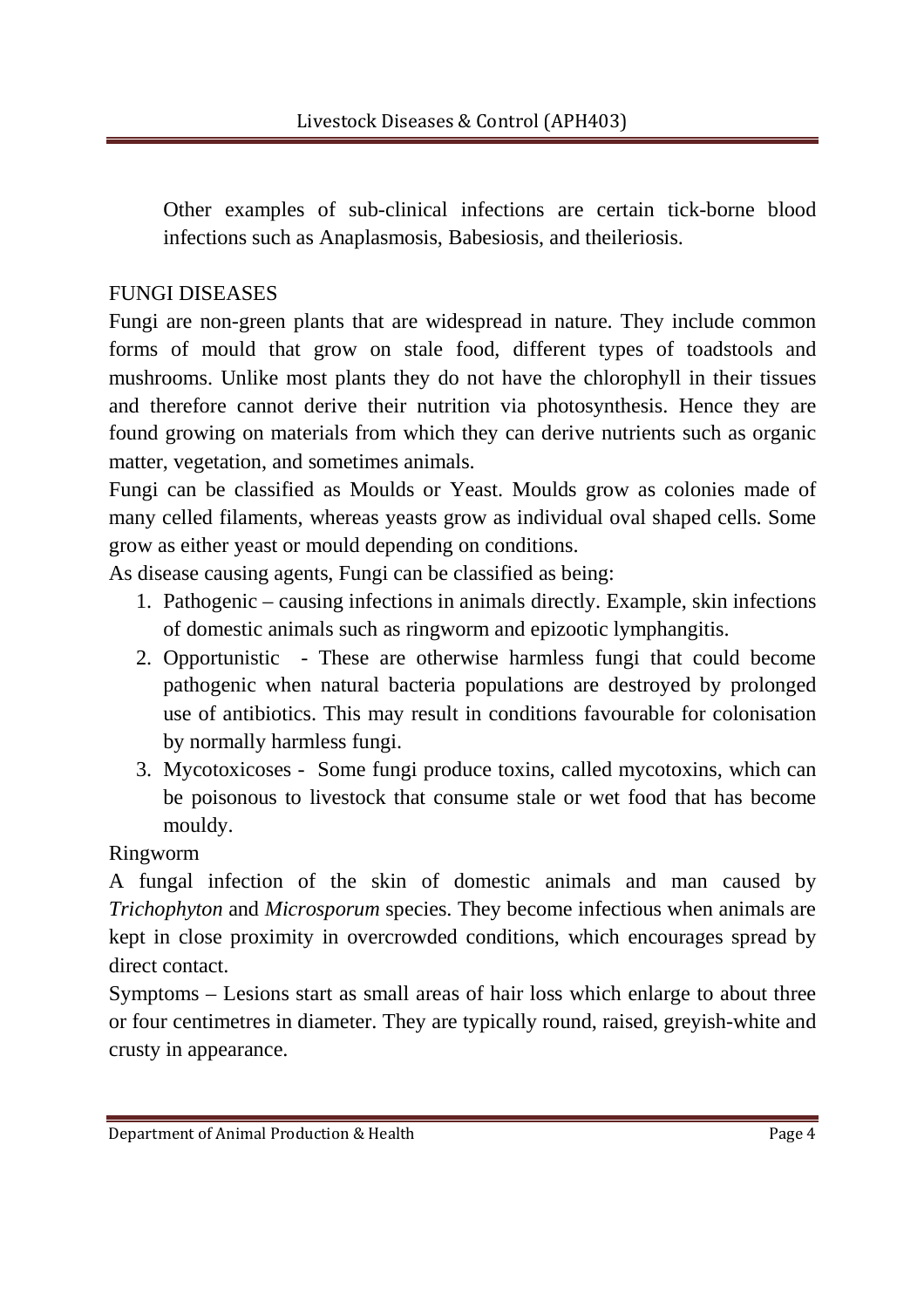Control – Ringworm can be tolerated but in severe cases affected animals should be isolated and treated with the fungicide, Griseofulvin, which is administered orally.

Epizootic Lymphangitis

A skin infection of horses caused by the fungus *Histoplasma farciminosum.* Commonly found where horses are kept in unhygienic conditions.

Symptoms – Nodules and abscesses develop in the skin of the head, neck, shoulders and legs. Lesions start as small swellings that eventually enlarge and rupture (ulcerate) discharging thick yellowish pus. Over a period of about ten days, the lesions form scabs, which slough off revealing a larger ulcer underneath still discharging pus. The eye and nostril may be involved and infection may extend to the lungs causing pneumonia. The disease is chronic and severely affected animals lose condition. Affected animals eventually recover by themselves.

Control – Isolation of affected animals is recommended to reduce spread, as treatment is rarely successful. Strict sanitary measures are required.

Aflatoxicoses

Aflatoxins are produced by *Aspergillus* species of fungi, which contaminate stored cereals, groundnuts, and other crops in warm, moist conditions.

Symptoms – They cause liver damage in all stock, but more commonly in young pigs and calves. Affected animals become weak and unthrifty and may die.

Control – Avoid feeding of contaminated feed.

Ergotism

The fungus, *Claviceps purpurea*, which contaminates cereal grains and ryegrass in warm, moist condition, produces ergotism. Ingestion over a period of time results in necrosis (tissue death) of the extremities as a result of constriction of the blood vessels.

Symptoms - Common in cattle and sheep, and characterised by lameness of affected animals.

Control – Avoid feeding of contaminated feed.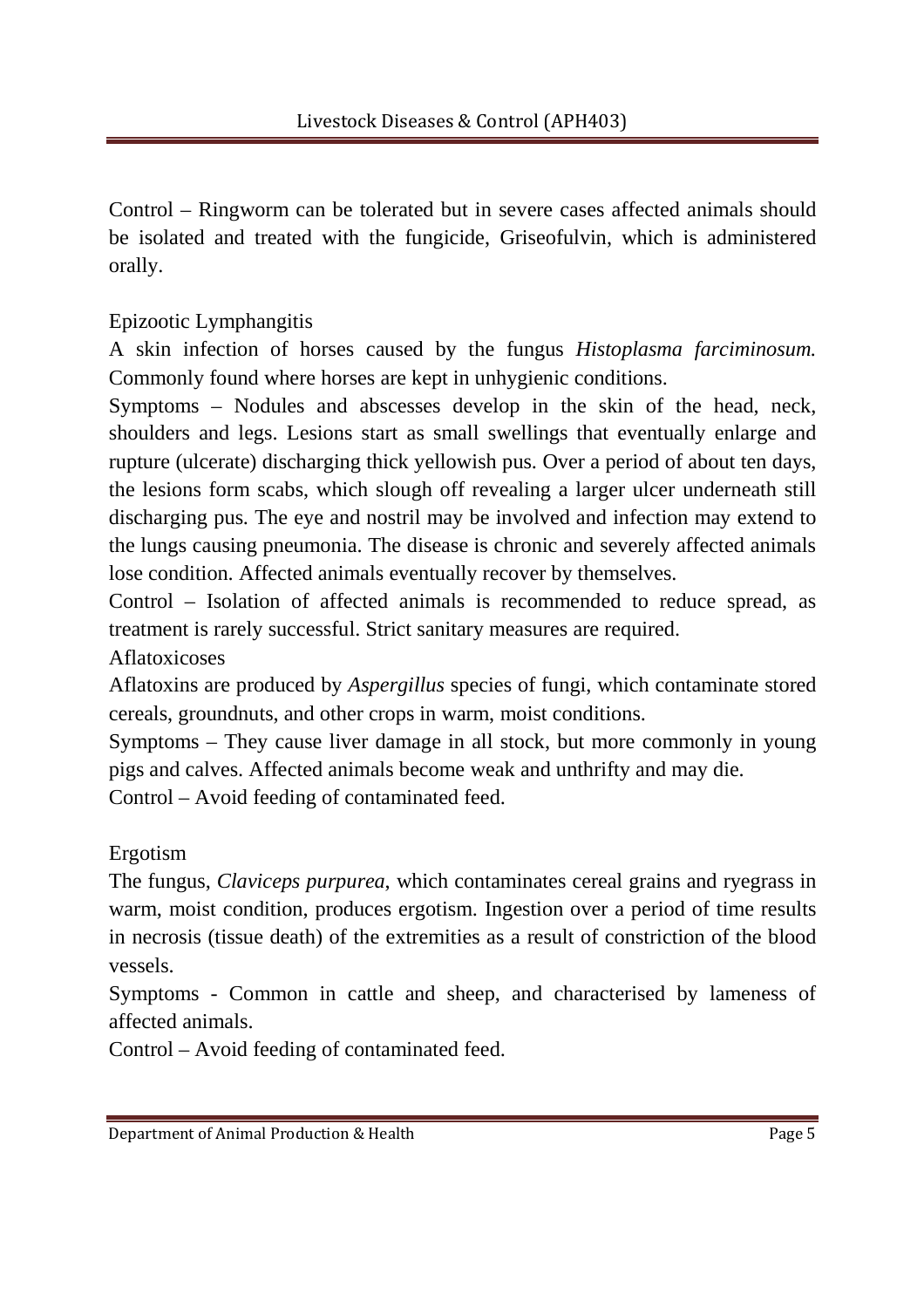# Facial Eczema

This is caused by a saprophytic fungus, *Pithomyces chartarum*, which contaminates dead pasture litter producing a liver toxin. The toxin sensitized the skin to ultra-violet rays of the sun, a condition called photosensitization. It is most common where sheep are reared intensively on pasture, e.g. New Zealand, Australia and South Africa.

Symptoms – Affected sheep usually have lesions on the face.

Control – Affected animals should be moved indoors. Secondary bacterial infections could be prevented by giving antibiotics.

# Protozoan Diseases

Protozoa are single-celled organisms that can be considered to be the lowest form in the animal kingdom. There are thousands of species in nature but only a few are pathogenic to livestock. The pathogenic protozoa of animal health importance can be classified as either Flagellates or Apicomplexans.

The flagellates have whip-like structures called flagellae which the protozoa use for movement in fluid medium. Hence, they are found outside the cells, swimming in body fluids such as blood plasma, fluids of the brain, eye, or genitalia, e.g. *Trypanosoma* in the blood and *Trichomonas foetus* in the genitalia. In most cases, biting flies, e.g. Tsetsefly, transmits them.

Apicomplexans are complex intracellular organisms that have complicated life cycles with sexual and asexual forms of multiplication. Most of them invade and multiply inside the gut of animals, damaging them in the process. They produce infectious eggs (oocysts), which are passed out in the faeces and can be picked up by other susceptible animals, e.g. Coccidiosis and Cryptosporidiosis, both enteric diseases of young animals. Some other apicomplexans do not develop oocyst, but are spread via cyclical transmission in ticks, e.g. *Theileria* and *Babesia* species. The organisms invade blood cells in animals that have been bitten by an infected tick. Any ticks feeding on such animals become infected in turn so completing the cycle. Hence tick control is important in the control of theileriosis and babesiosis.

Coccidiosis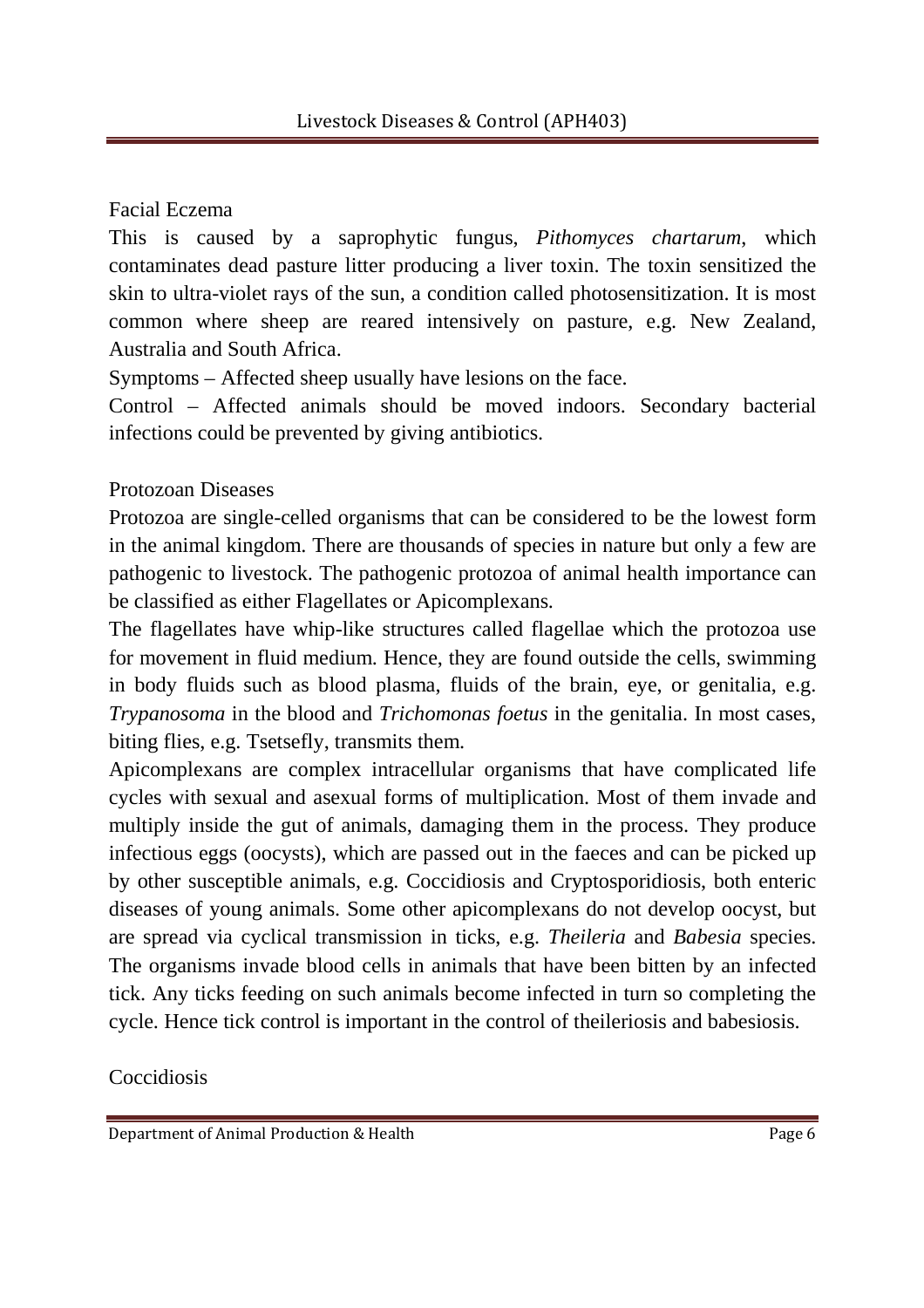An infection of the intestine of domestic animals caused by *Eimeria* and *Isospora* species. The organisms are host specific, and transmission from one species of animal to the other does not occur. Organisms develop in the gut cells, damaging them in the process, and are expelled in faeces as oocysts. Oocysts can survive outside the host for several months, and are picked up by susceptible animal completing the life cycle.

Symptoms – include loss of appetite, bloody diarrhoea, and loss of condition.

Control – Medications include Sulfadimidine, Nitrofurazone and Amprolium, which are administered through feed or water. Avoid overcrowding and faecal contamination of feeds and water as clinical cases excrete millions of oocyst in their faeces. Clinical cases should therefore be isolated.

**Theilerioses** 

Tick-borne infections caused by *Theileria* species.

Symptoms - Organisms localise and multiply in lymph nodes, which become enlarge and spread to other lymph nodes. Red blood cells are also infected, and animals become infective to ticks that bite them. Infected animals develop fever, difficult breathing, anaemia, and diarrhoea.

Control – Medications include Parvaquone and Buparvaquone, administered by injection, and Halofiginone through the mouth. Tick-control measures could also help.

# Babesioses

Tick-borne disease caused by *Babesia* species, which infects red blood cells. It is also known as Redwater or Cattle tick fever.

Symptoms – Organisms invade red blood cells where they multiply, break out and invade more cells in increasing numbers, releasing large quantities of red cell pigments into the circulation. Affected animals are depressed, feverish, lose appetite, and jaundiced.

Control – Medications include Imidocarb and Diminazene aceturate. Tick-control measures could also help.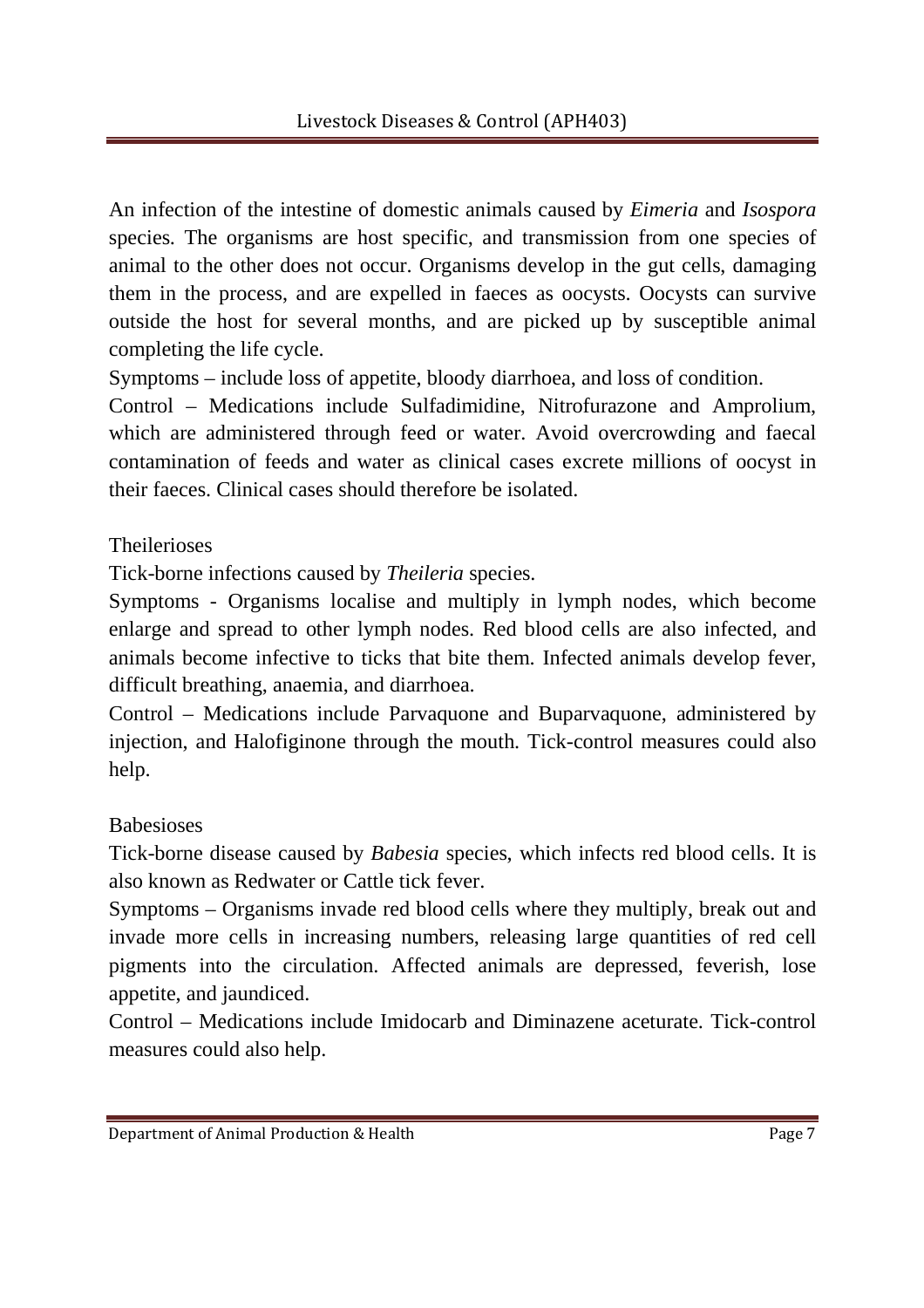## **Importance of Livestock**

What do you keep animals for?

Are the animals kept for meat or for work?

Do they provide you with milk?

What other things do you get from the livestock you keep?

If you keep animals for meat do you kill the young or the old animal for meat? Do you keep some animals only for work or for meat, to give milk, or for other reasons? Try to find out as much as you can about the use of animals in your community.

## **How good are your animals?**

Are your animals providing you with enough milk or meat? Are your livestock better than those of neighbouring communities or regions? How do your animals differ from those in neighbouring areas?

Communities in neighbouring regions can keep different types of animals. For example cows in one region can produce more milk or give better meat than those in another region. You should consider your livestock and compare them to those of your neighbouring communities.

You may already know of some health problems in your community's livestock. If you talk to others in the community you may find out about other animal health problems. There may be particular problems related to certain breeds or types and not others. Some of the health problems you may discover are:

|     | Animals   |  |  |                                            | die                                                                   |      |          |      |       |           | suddenly. |  |           |
|-----|-----------|--|--|--------------------------------------------|-----------------------------------------------------------------------|------|----------|------|-------|-----------|-----------|--|-----------|
|     | Young     |  |  | animals                                    | are                                                                   | born |          | sick |       |           | <b>or</b> |  | dead.     |
| Leg |           |  |  | and                                        |                                                                       | foot |          |      |       | problems. |           |  |           |
|     |           |  |  |                                            | Skin                                                                  |      |          |      |       |           |           |  | troubles. |
|     | Animals   |  |  | do                                         | not                                                                   |      | increase |      | 1n    |           | weight.   |  |           |
|     | Livestock |  |  | suffer                                     | from                                                                  |      | worms,   |      | ticks |           | or        |  | lice.     |
| The |           |  |  |                                            | udders of milk animals become swollen and blood is found in the milk. |      |          |      |       |           |           |  |           |
|     |           |  |  | Chickens stop laying eggs or die suddenly. |                                                                       |      |          |      |       |           |           |  |           |

## **Problems of overstocking (too many animals)**

If we do not keep the numbers of livestock in relation to available feed and water then: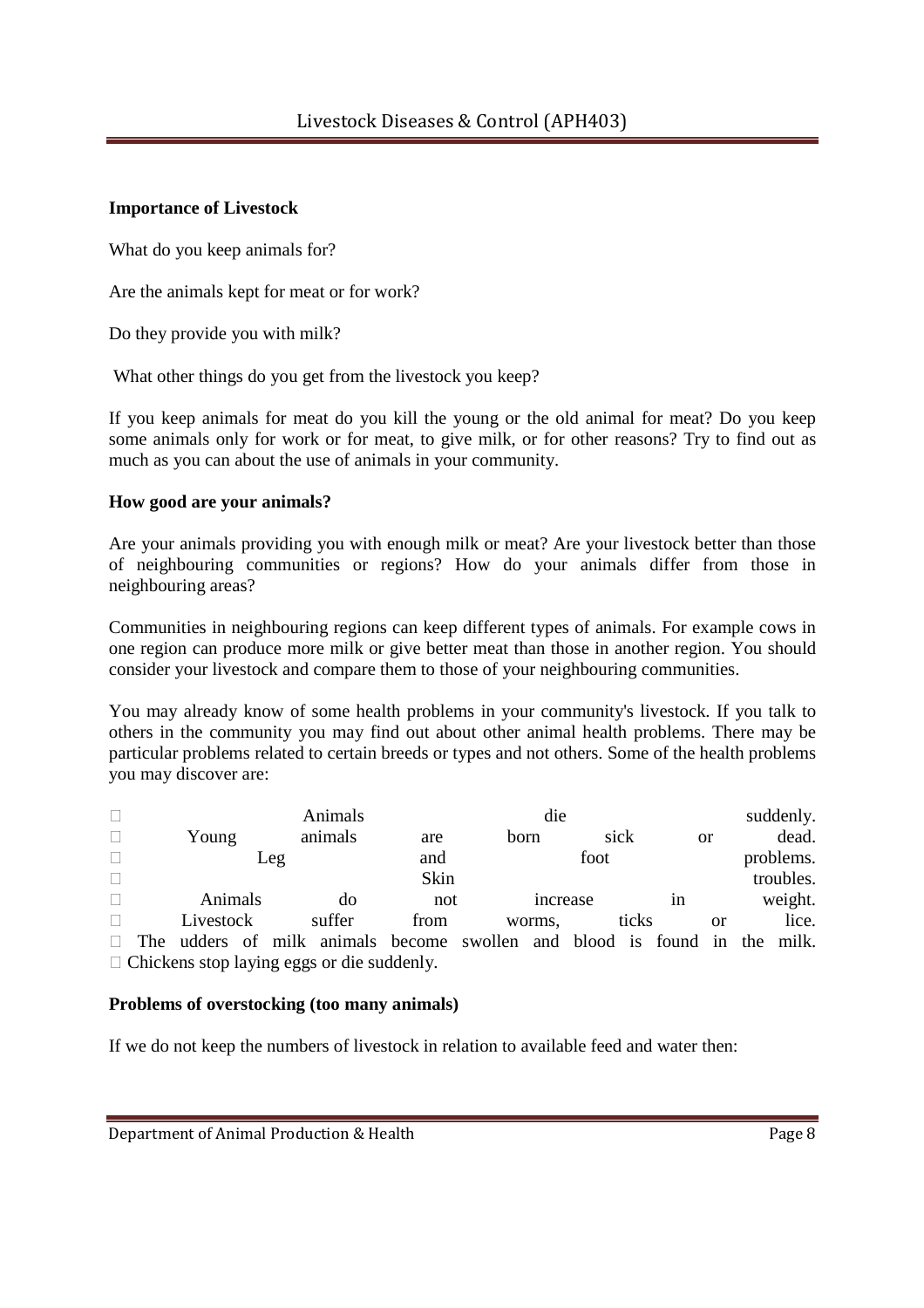Animals lose weight, become sick and disease spreads. Animals do not breed well and death of young occurs. Overgrazing and loss of pasture, bushes and trees occur. Loss of vegetation will result in erosion of soil and loss of good land.

### **Body temperature**

#### **The normal body temperature**

The body can only work properly at a certain temperature. The animal body maintains itself at a constant temperature, within a small range, in order for the systems to work properly. This normal body temperature is different in different types of animals.

There are a number of ways by which animals control the temperature of the body:

 Hair, wool, walking, running, shivering and the burning of energy in feed keep the body warm.

Sweating, panting, wallowing in mud, and lying in the shade cool the body.

#### **Measuring body temperature**

We use a thermometer to measure the temperature of the body. The unit of measurement is degrees centigrade ( $^{\circ}$ C). The normal temperature of your body is 37 $^{\circ}$ C. We measure the body temperature of animals by placing a thermometer in the anus.

#### *The thermometer*

 Look at your thermometer. Notice the silver line of the mercury inside it and the scale with numbers marked along it.

 Before you use it you must make sure that the mercury level is below 35°C. If it is not, shake the thermometer to make the level go down.

 Every time you use the thermometer clean it with cold water and soap or disinfect it afterwards.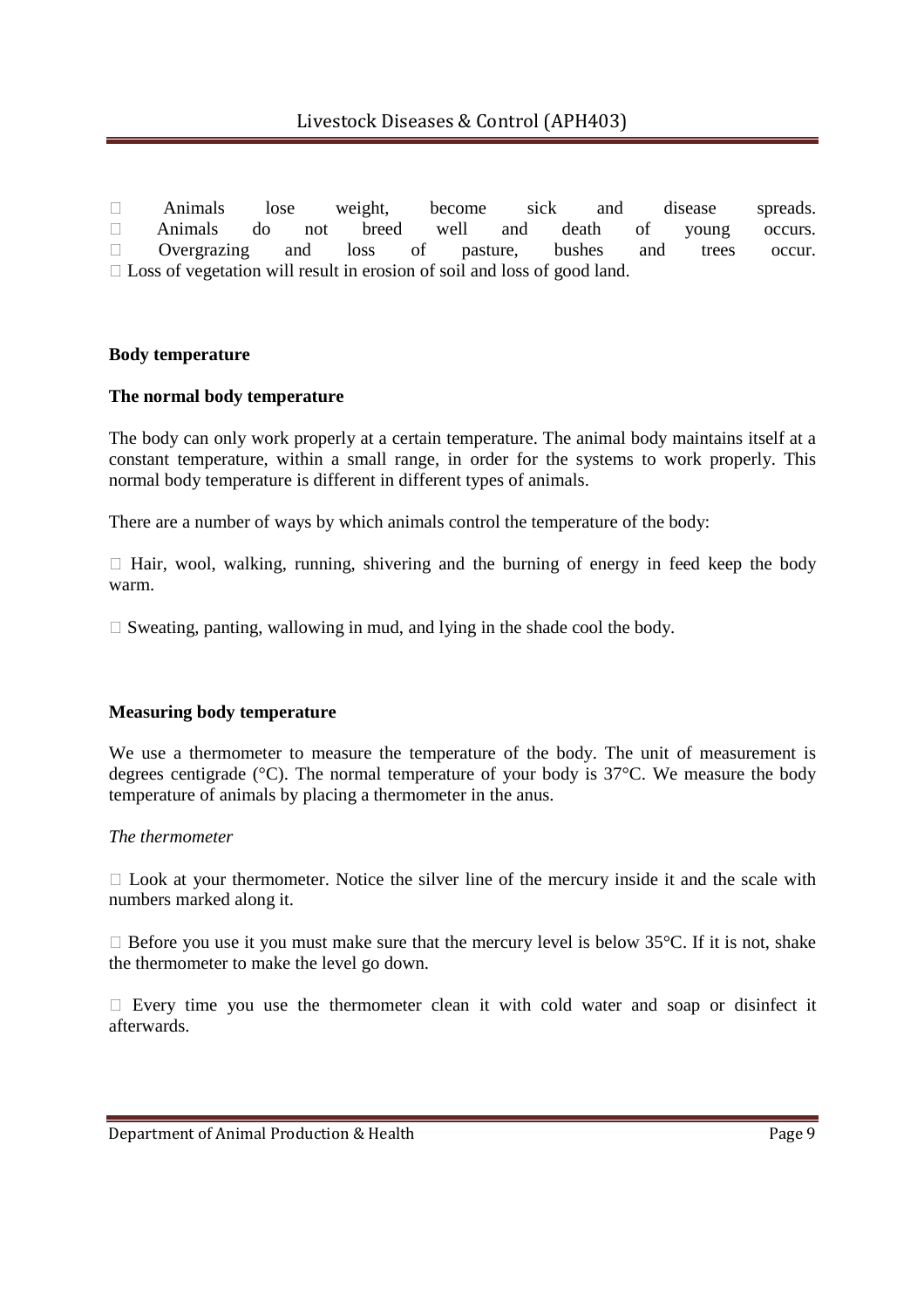*Do not wash the thermometer in hot water as this will burst it. Do not leave your thermometer in the sun as this may burst it. Carry the thermometer in a case in your pocket or bag. Do not use your veterinary thermometer for people.*

### **Thermometer**



## **How to take the body temperature of animals**

Control the animal.

Move the tail to the side.

Put the thermometer gently into the anus, as far as possible.

 Hold the thermometer at an angle so that it touches the wall of the rectum. Keep a firm grip on the thermometer, if the animal defecates or coughs the thermometer could come out or go into the rectum.

 Hold the thermometer in place for half a minute. If you do not have a watch count slowly up to 30 (one, two, three, ............ thirty).

 Remove the thermometer and wipe it if necessary and read it. Do not touch the bulb as this could change the reading.

### **How to take the body temperature of animals**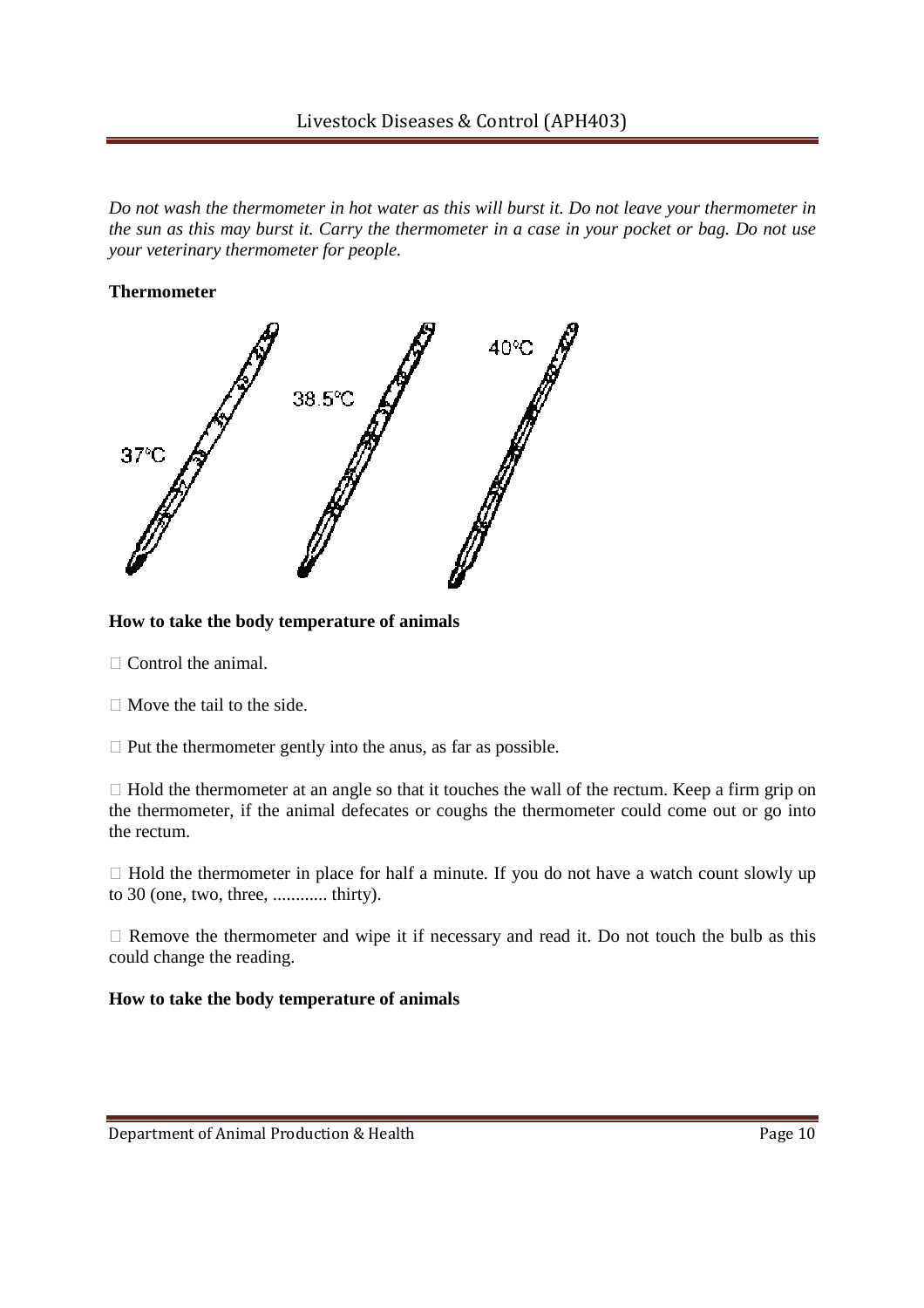

**Normal body temperatures**

| Animal                | <b>Normal Temperature °C Normal Animal Temperature °C</b> |          |               |
|-----------------------|-----------------------------------------------------------|----------|---------------|
| Cattle                | 38.5                                                      | Calf     | 39.5          |
| <b>Buffalo</b>        | 38.2                                                      | Goat     | 39.5          |
| Sheep                 | 39.0                                                      | $Camel*$ | $34.5 - 41.0$ |
| Llama, alpaca $ 38.0$ |                                                           | Horse    | 38.0          |
| Donkey                | 38.2                                                      | Pig      | 39.0          |
| Chicken               | 42.0                                                      | Piglet   | 39.8          |

*Body temperatures may be 1°C above or below these temperatures.*

*\* The camel's body temperature will vary with the time of day and water availability. When a camel is watered daily its body temperature rises from 36.5°C in the morning to 39.5°C at noon, if the animal has no water, the temperature range is 34.5°C to 41°C.*

*If you suspect that the animal has a high temperature use your thermometer to check it. Remember that a high temperature is one sign of ill health. When an animal has a high temperature it has a fever.*

### **Appearance of the healthy animal**

## **Appearance of the animal**

The healthy animal is alert and aware of its surroundings. It is active and holds its head up watching what is happening around it. It should stand on all of its feet. The separation of an animal from the others in its group is often a sign of a health problem.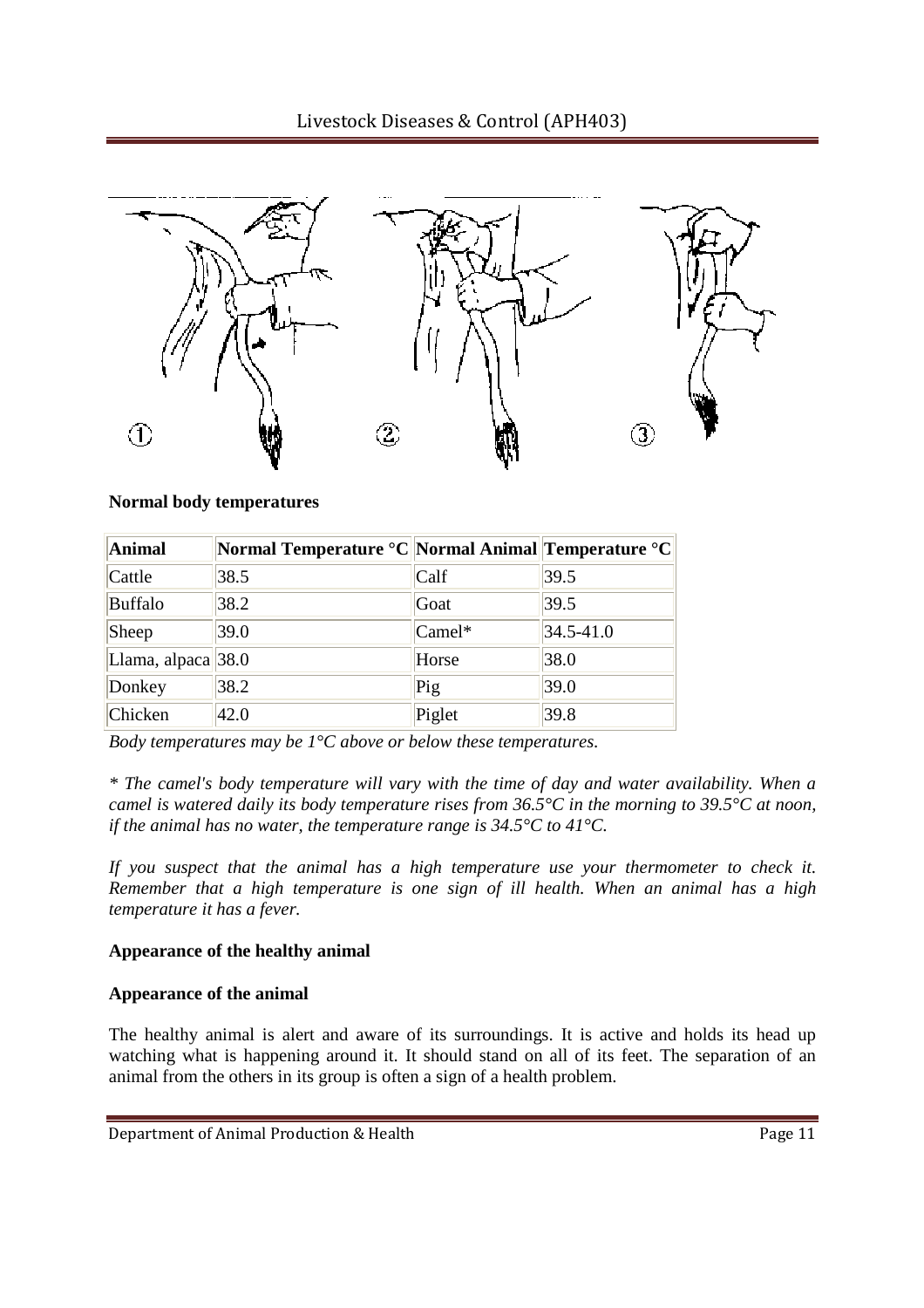An animal which is not interested in its surroundings and does not want to move has health problems.

## **Movement (gait)**

The healthy animal will walk easily and steadily with all of its feet taking its weight. Steps should be regular. Irregular movement results from pain in the feet or limbs.

Horses normally stand during the day. If you go near an animal that is lying down it should stand up quickly otherwise it has health problems.

## **Eyes**

The eyes should be bright and alert with no discharge at the corners.

## **Ears**

Most animals have erect ears which move in the direction of any sound. Ear movements will also be quick to get rid of flies, he body temperature of the pig can be checked by touching the ear when an unusually high temperature will be noticed.

### **Nose and Muzzle**

The nose should be clean with no discharge. In cattle and buffalo the muzzle should be moist not dry. In sheep and goats the nose should be cool and dry. Healthy animals frequently lick their noses with their tongues.

### **Mouth**

There should be no saliva dripping from the mouth. If chewing is slow or incomplete there must be a problem with the teeth.

### **The coat**

In short-haired animals, e.g. goat and cattle, the hair or coat of the healthy animal will be smooth and shiny. Healthy cattle, buffalo and their calves lick their coat and the lick marks will show. Horses should not sweat when resting.

In poultry the feathers should be smooth and glossy and not ruffled. In pigs a curly tail is a sign of good health while a scaly skin points to health problems.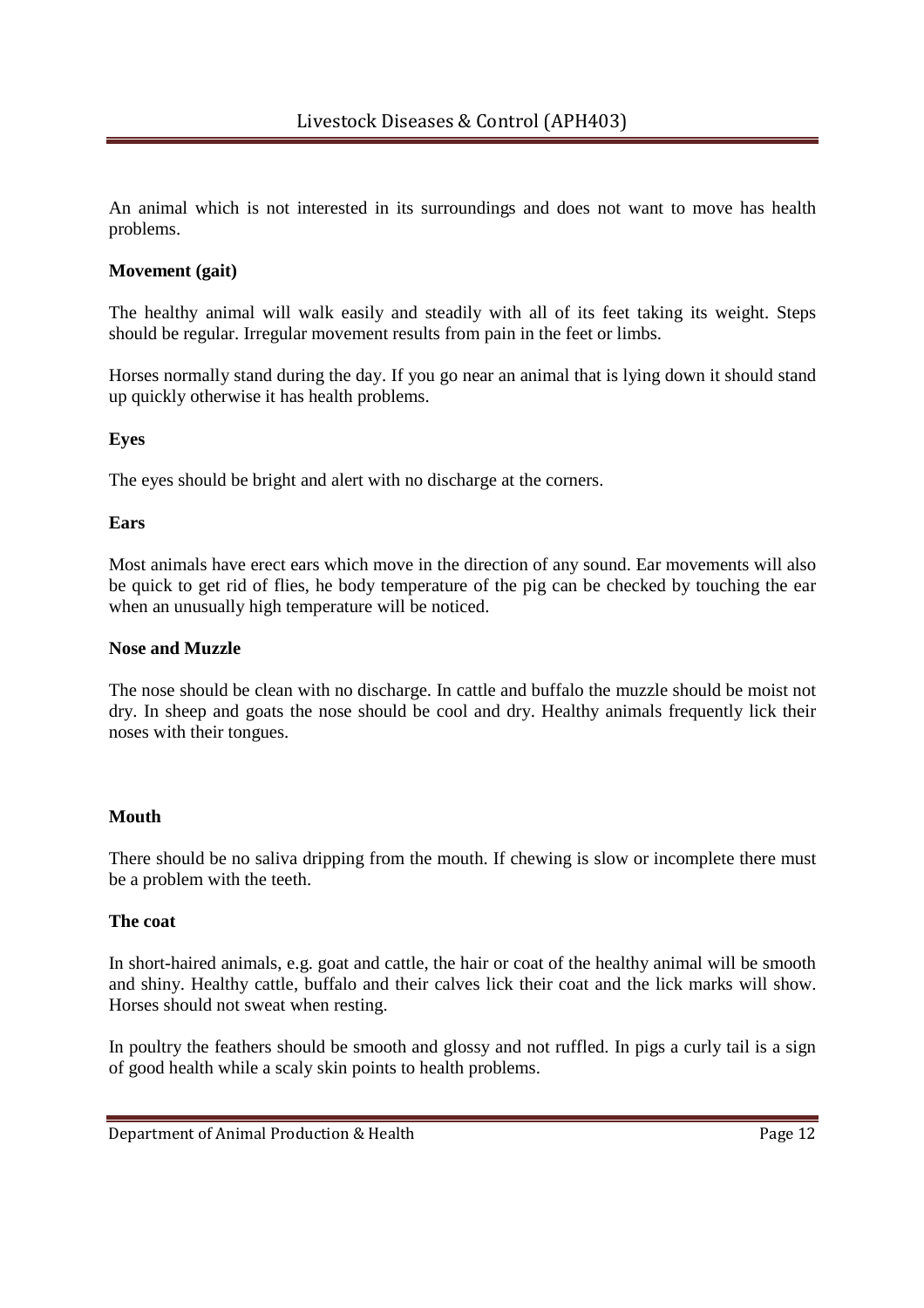## **Behaviour**

If a horse, cow or buffalo keeps looking at its flanks or kicks at its belly it has a pain in the stomach.

## **Breathing**

Breathing should be smooth and regular at rest. Remember that movement and hot weather will increase the rate of breathing. If the animal is resting in the shade it should be difficult to notice the chest moving as it breathes.

### **Pulse**

Taking the pulse (see unit 3) is important when examining an animal. In man the pulse can be easily taken but in animals it is more difficult and requires practice.

 In sheep and goats you can feel the pulse on the inside of the top of the back leg. The rate of the pulse is 70 - 130 per minute in the adult.

 The pulse of cattle is taken at a point on the underside of the base of the tail, the normal rate is 40 - 80 per minute in the adult. In buffalo the pulse rate is 40 - 60 per minute.

 The pulse of the horse is taken on the inside of the cheek. The normal rate is 35 - 40 per minute.

 The pulse of the camel is taken at a point on the underside of the root of the tail. The normal rate is 35 - 45 beats per minute.

Remember that the pulse will be higher in the young animal. To take the pulse you should feel for it with the first two fingers of the hand.

In the llama, alpaca and the pig there is no point at which the pulse can be taken. In these animals the beat of the heart itself must be felt for.

### **Droppings or dung**

The droppings of the healthy animal will be firm. Very soft droppings (diarrhoea) is a sign of ill health. If the animal has difficulty in defecating (constipation) this is also a bad health sign.

### **Urine**

The urine should be clear and the animal show no signs of pain or difficulty in urinating. Horses, mules and donkeys can have thick yellow urine which is normal.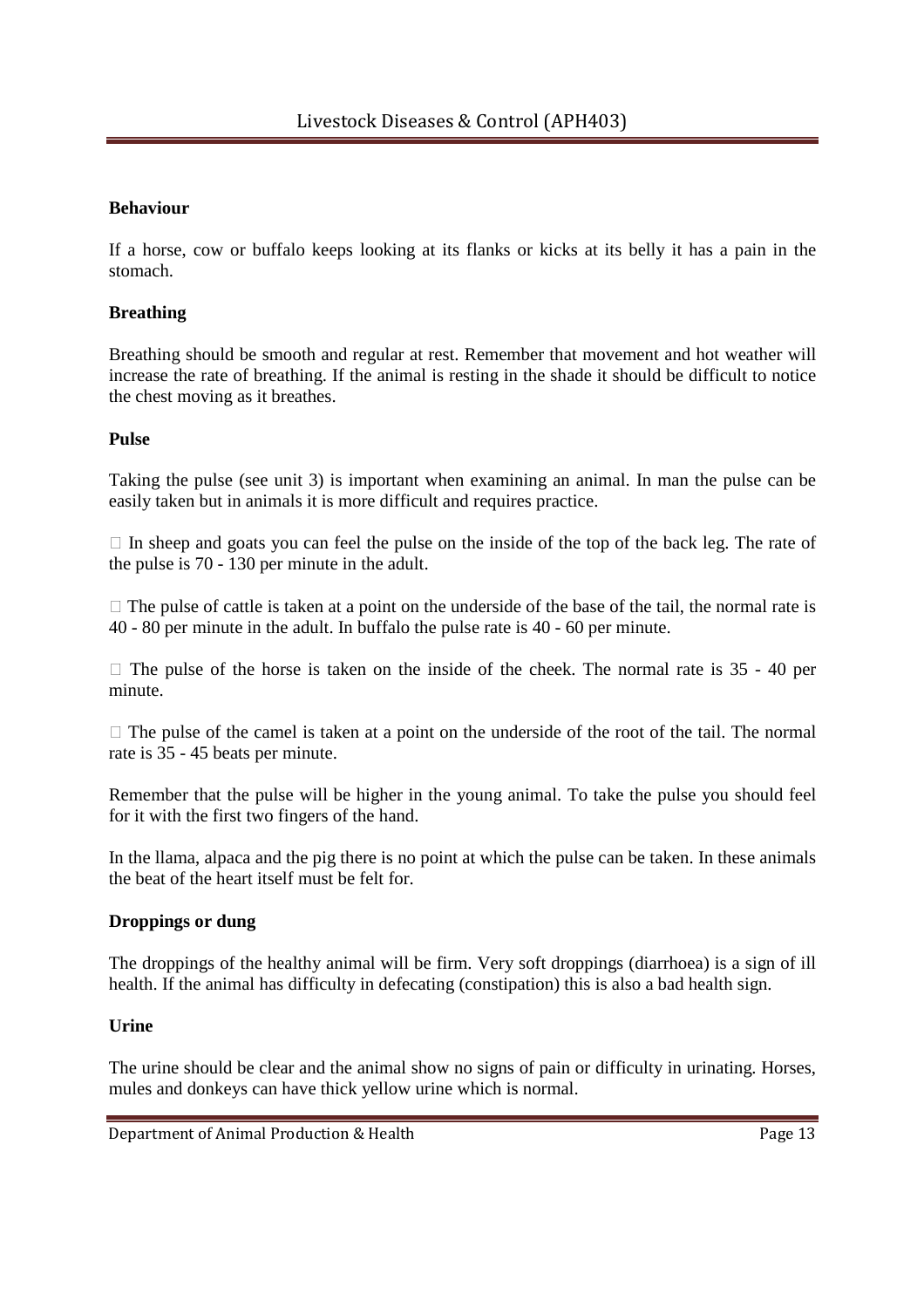## **Appetite and rumination**

The animal should eat and drink normally. Failure to eat is an obvious sign of ill health. If feed is available the healthy animal will have a full belly. Pigs will naturally rush at their feed, if they do not something is wrong. Sheep, goats, cattle, buffalo and camels chew the cud (ruminate) for 6 to 8 hours each day. It is a sign of ill health when these animals stop ruminating.

## **Milk**

In the milking animal a sudden change in the amount of milk produced can mean a health problem. Any sign of blood or other matter in the milk points to infection in the udder. There should be no swelling of the udder and no sign of pain when it is touched. There should be no injury to the teat.

### **Body temperature**

If you suspect that an animal is sick you should take its temperature (see Unit 4).Taking the temperature may show a higher than normal body temperature which is sign of an infection.

## **Spread of animal diseases**

## **The main causes of disease**

Dis.....ease= Not at ease or departure from state of well being.

Disease can be classified as acute or chronic. An acute disease starts quickly and lasts for a short period when the animal either recovers or dies. A chronic disease lasts for a long time and weakens the animal. Diseases are said to be infectious (will spread from one animal to another) or noninfectious (will not spread from one animal to another).

Non-infectious diseases can be caused by poor feed and the lack of minerals, salts and vitamins that the body needs. Non-infectious disease can also be caused by poisoning with chemicals or plants, by cuts, burns and broken bones. Some diseases pass from the parent to the young (hereditary).

Many non-infectious diseases are chronic but they can be acute. They can cause large losses of meat, milk and wool. Working (draught) animals do not work well and the rate of reproduction can be low with the young being born dead or dying before they are weaned. Chronic diseases are often thought to be "normal" but when the cause is known and eliminated production can be greatly increased.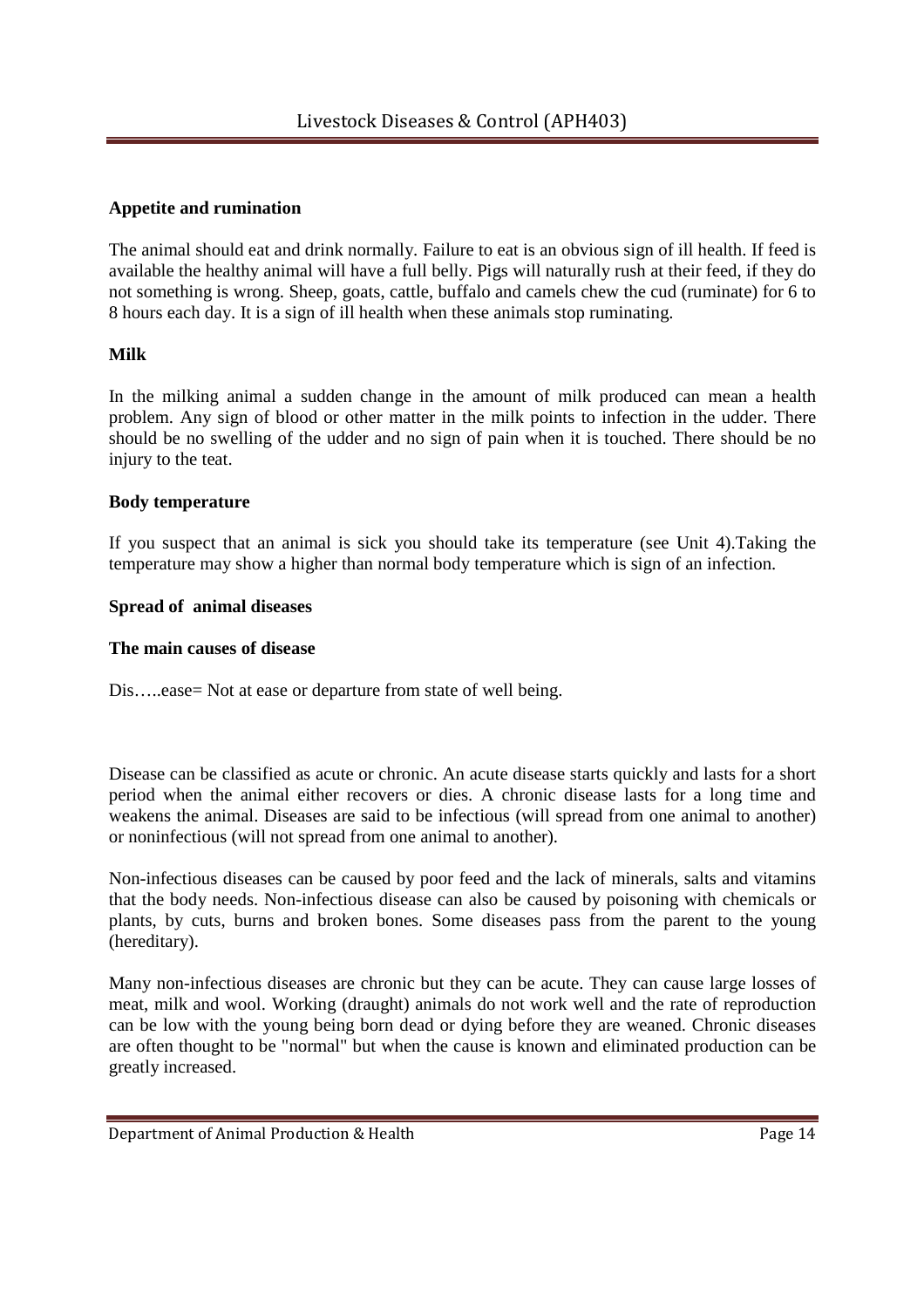Infectious diseases are caused when the body is attacked by tiny living germs.

## **The spread of disease**

Infectious diseases can be spread by:

 Direct contact between animals. Germs in feed and water. By faeces and urine from sick animals. By flies, ticks, lice and fleas. By dirty housing or shelters. Young and old animals become infected more easily.

## **Preventing infectious diseases**

 Animals, like humans, must be clean in order to be healthy. The animal must be provided with clean feed, water, bedding and shelter.

Sick animals should be kept separate from the others.

Some diseases can be cured by drugs.

Vaccination can protect animals against some diseases.

Dead animals and waste should be disposed of.

*Remember:* 

 *The spread of disease can be avoided by good livestock management. Keeping animals together increases the chance of disease spreading by contact. New livestock should be kept separate from the others for two weeks so they can be checked for signs of disease.*

 *Avoid mixing herds. Try to keep herds separate at watering and feeding points.*

 *You should separate and isolate any animal which shows signs of disease.*

### **Preventing non-infectious diseases**

The chronic non-infectious disease may not be recognised as a disease. The affected animals may not die but will not produce as much milk, meat or wool, or work as well as could be expected.

If we continually look for ways of improving feed, water, mineral and vitamin supplies we will find the way to control the non-infectious diseases. This will lead to greater production of wool, meat and milk, draught animals will be stronger and more young will be produced. Poultry will produce more eggs and get fatter.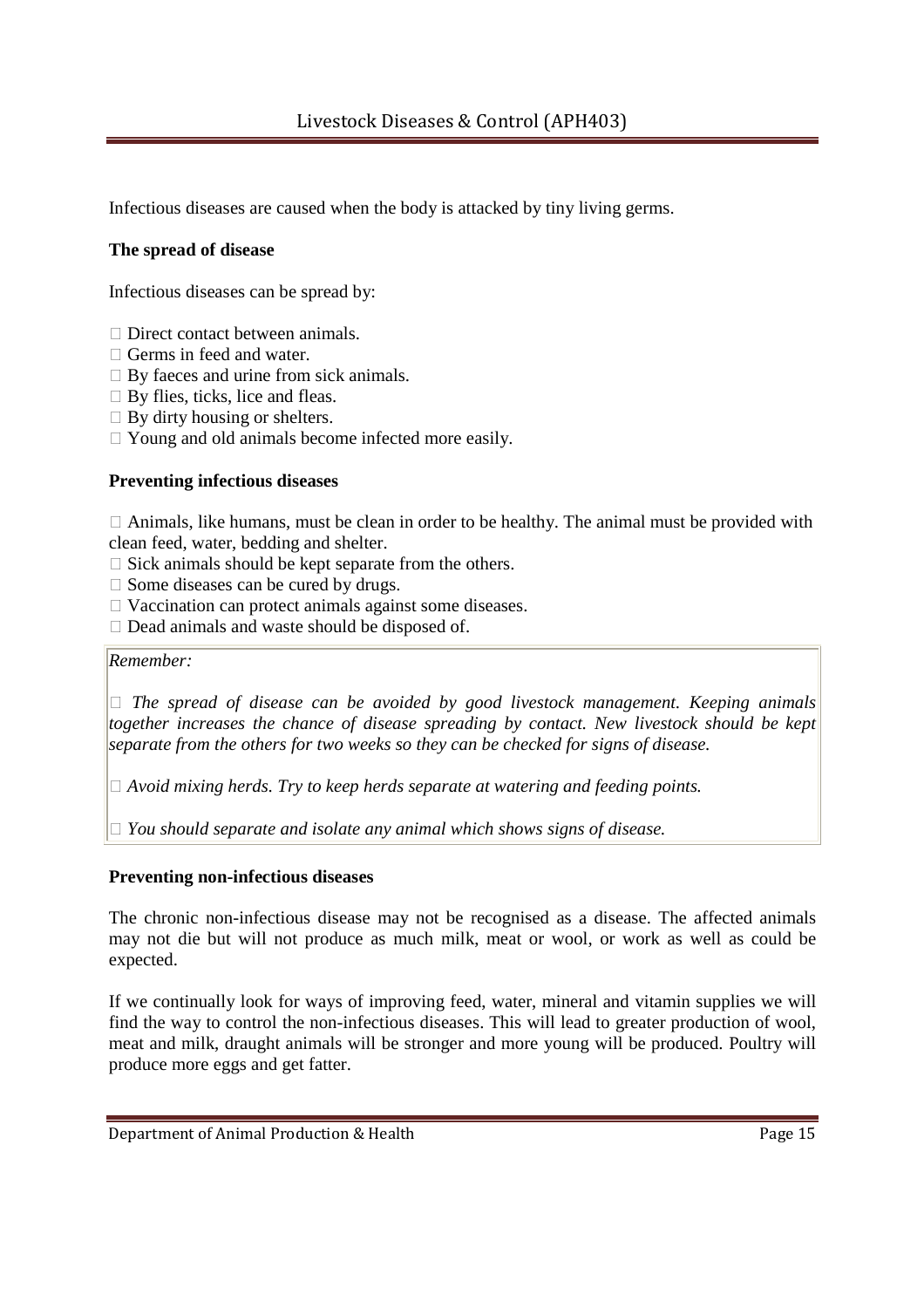# Livestock Diseases & Control (APH403)

# **Dehorning calves, lambs and kids**

*Animals which have been dehorned are quiet and do not fight and cause injury to others.*

*The best time to remove the horns (disbudding) is when the animals are less than one week old.*

## **Learning objectives**

After studying this unit you will know:

1 Why we dehorn animals.

- 2 What tools we need to carry out disbudding.
- 3 How to dehorn animals.

## **Why do we remove the horns?**

Removing the horns from the animal means that:

 There is less chance of it injuring other animals. There is less risk of injury to people. An animal without horns needs less space at the feeding troughs.

The horns are best removed when still buds (buttons) on the animal which is less than one week old. This is called disbudding.

## **The tools used to disbud animals**

To dehorn an animal you will need a dehorning iron which can be heated by electricity or over a direct flame. The end of the iron is round and hollow and will fit over the bud of the horn. *Using a hot iron is better than using caustic soda to remove the buds.*

### **The tools used to disbud animals**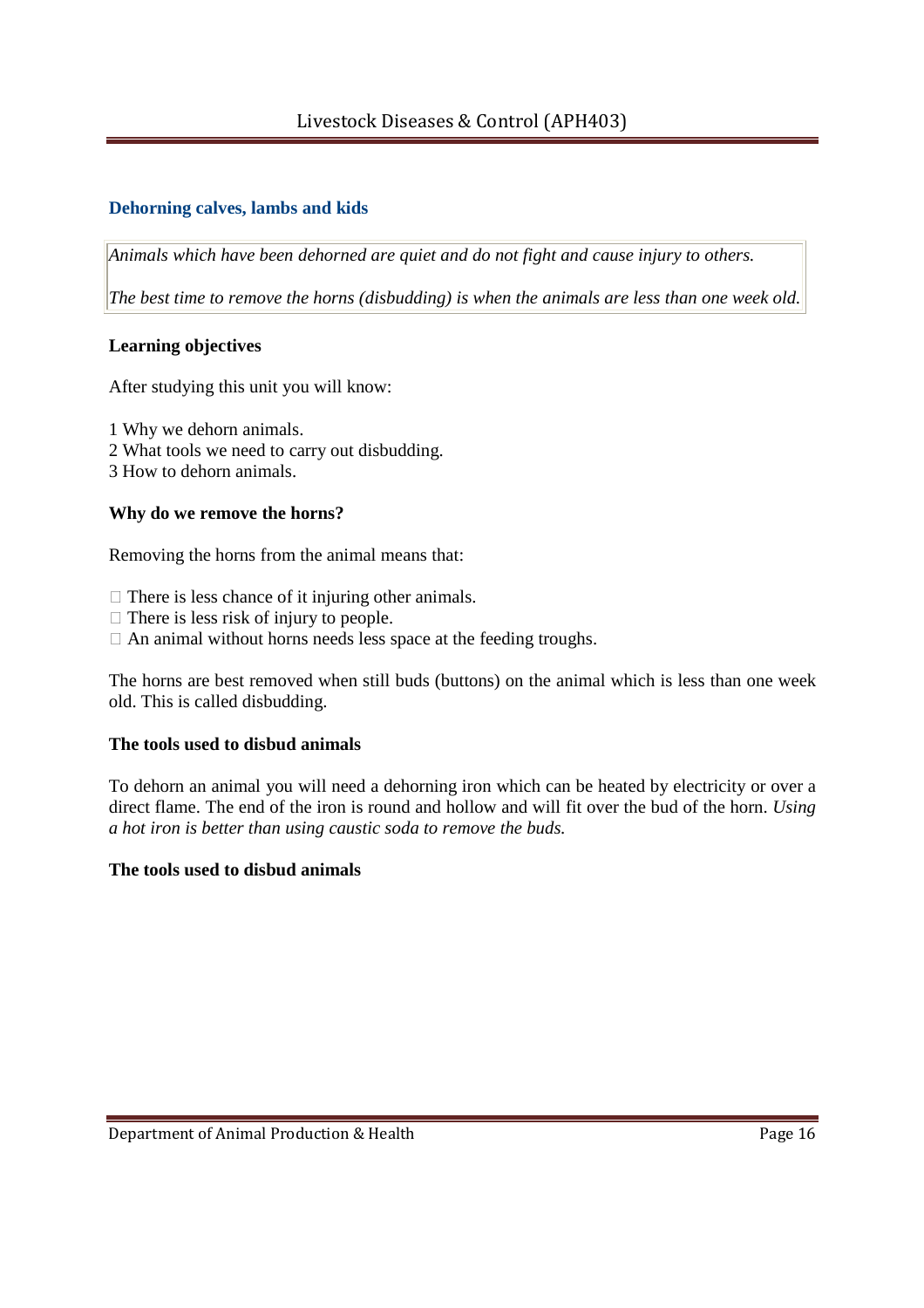

You may have an iron, but if you do not, ask a blacksmith to make one for you.

To test the iron heat it until hot and then hold the end against a block of wood. A complete, even ring should be burned into the wood. You will need to test the iron each time you use it to make sure it is hot enough.

#### **Disbudding**

You will need someone to help you. Take care with the hot iron.

 Restrain the animal. Your helper must hold its head and pull the ear nearest the bud you are going to remove, down and away from the bud. He must hold the head very still.

Cut the hair away from around the bud of the horn.

 Test the hot iron and when ready put the iron over the bud and twist it around for about 10 seconds. Continue until the bud feels loose, reheating the iron if necessary.

Push the bud out by pressing with the iron.

#### **Dehorning calves, lambs and kids**

#### **Why do we remove the horns?**

Removing the horns from the animal means that:

There is less chance of it injuring other animals. There is less risk of injury to people. An animal without horns needs less space at the feeding troughs.

Department of Animal Production & Health Page 17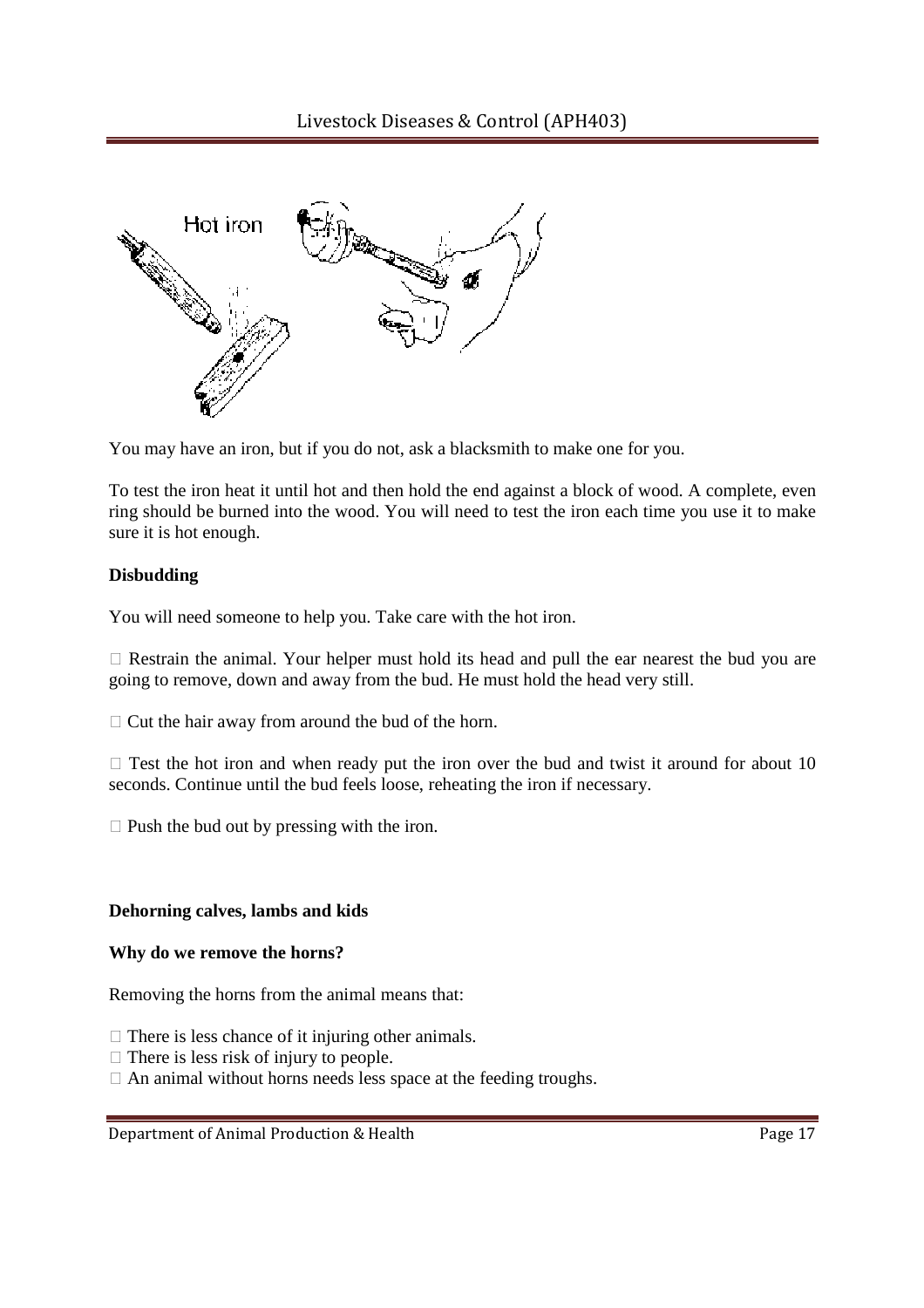The horns are best removed when still buds (buttons) on the animal which is less than one week old. This is called disbudding.

## **The tools used to disbud animals**

To dehorn an animal you will need a dehorning iron which can be heated by electricity or over a direct flame. The end of the iron is round and hollow and will fit over the bud of the horn. *Using a hot iron is better than using caustic soda to remove the buds.*

You may have an iron, but if you do not, ask a blacksmith to make one for you.

To test the iron heat it until hot and then hold the end against a block of wood. A complete, even ring should be burned into the wood. You will need to test the iron each time you use it to make sure it is hot enough.

### **Disbudding**

You will need someone to help you. Take care with the hot iron.

 Restrain the animal. Your helper must hold its head and pull the ear nearest the bud you are going to remove, down and away from the bud. He must hold the head very still.

Cut the hair away from around the bud of the horn.

 Test the hot iron and when ready put the iron over the bud and twist it around for about 10 seconds. Continue until the bud feels loose, reheating the iron if necessary.

Push the bud out by pressing with the iron.

## **Castration of animals**

### **Castration of pigs**

Castration, or the removal of the testicles, is carried out on the male pig which is not needed for breeding.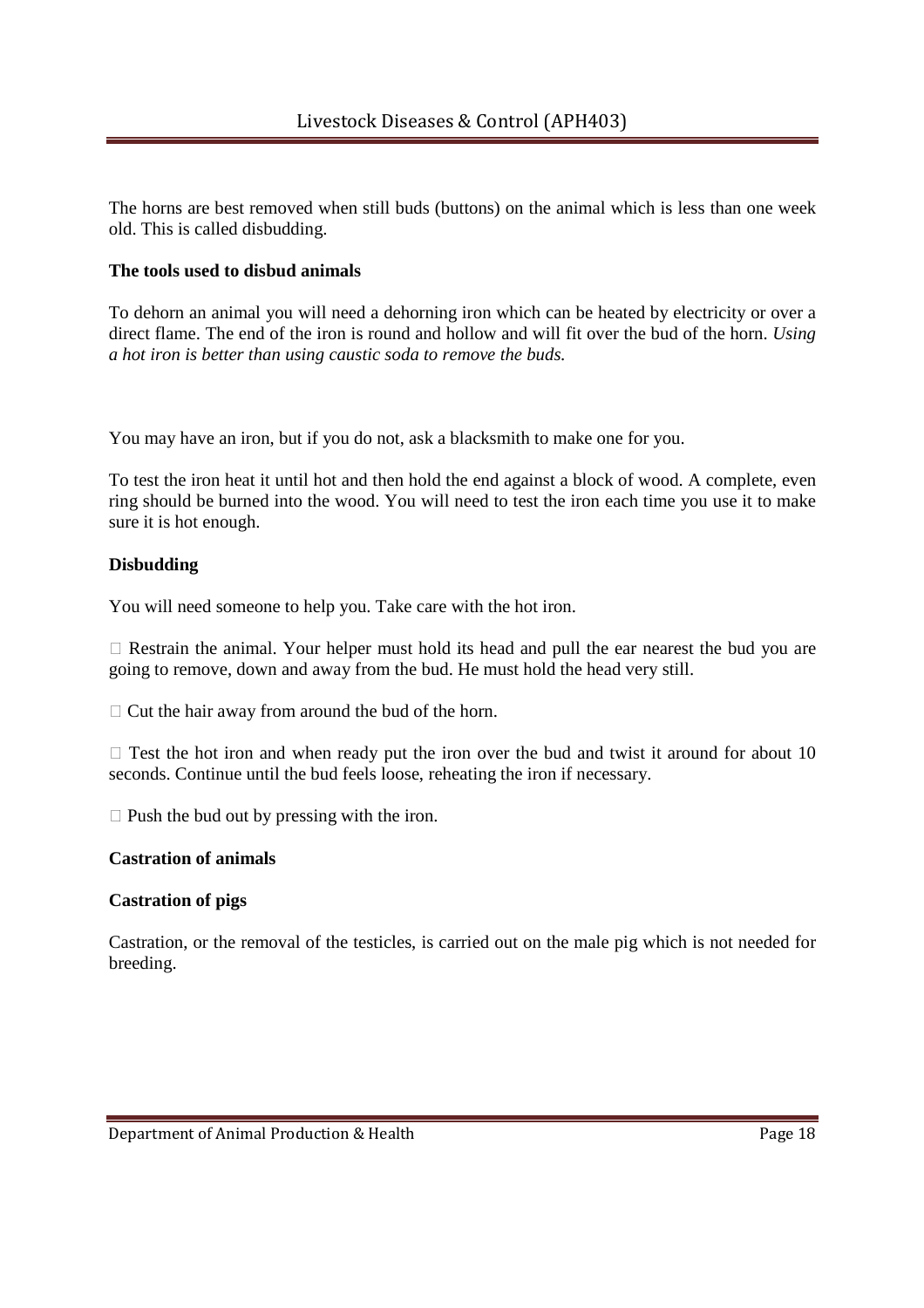## **Why are pigs castrated?**

Male pigs (boars) can fight causing injury to one another. Castrated pigs are quieter and easier to handle. Castrating the pig makes it put on more fat and the meat does not have a strong piggy smell. Young pigs should be castrated at 2 to 3 weeks of age.

## **Restraining the pig for castration**

You will need someone to hold the piglet for castration. The pig should be held by the hind legs with its head down and its body should be firmly held between the handler's knees.

## **Castrating the pig**

You will need a very sharp, clean knife, scalpel or razor blade. Remove the sow from the litter and if possible put her where she cannot see or hear them.

Clean the scrotum with warm water and soap and dry it.

 Move the testicle into the scrotum with your finger and then firmly grip the scrotum below the testicle between your thumb and index finger.

Make a cut 1 - 2 cm long in the bottom of the scrotum. The testicle should pop out through the cut.

 Pull the testicle out of the scrotum and cut through the white cord *leaving the red blood vessel uncut.*

 Pull the testicle out slightly further and twist it around several times before *cutting the twisted blood vessel by scraping up and down with the knife*. This helps to reduce bleeding. *Do not pull to break the vessel.*

 Do not put your fingers in the scrotum. Apply either tincture of iodine, gentian violet, Dettol or an antibiotic powder or a sulpha powder to the castration wound. Remove the second testicle in the same way.

Put the piglets and their mother on clean bedding. Watch piglets for signs of infection in the wound for the next week. Infected castration wounds swell, piglets do not want to walk or are lame.

## **Castration of ruminants**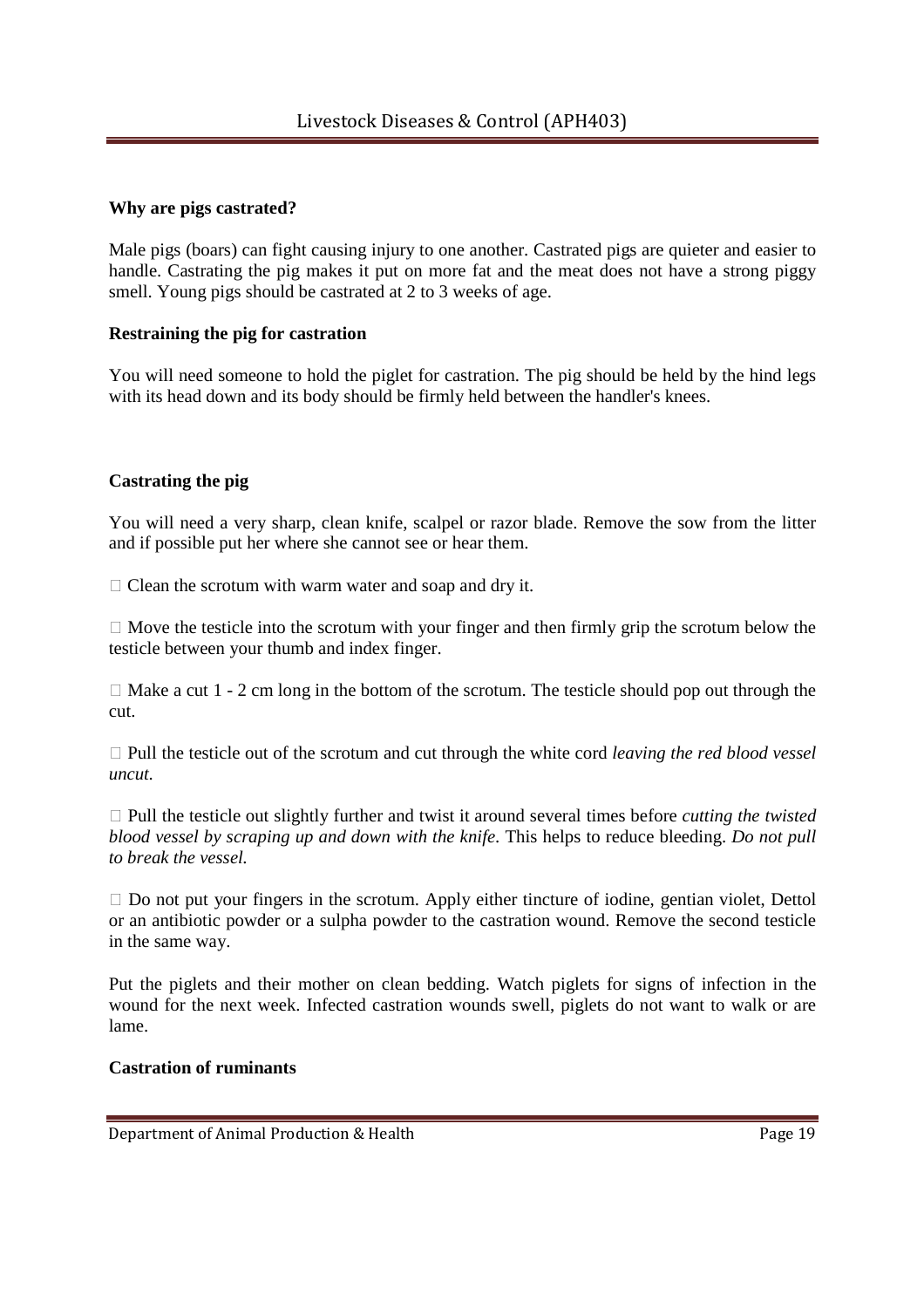## **Why do we castrate animals?**

Traditionally farmers or animal raisers do not castrate animals and both males and females are allowed to mix together. The result is that poor male are allowed to mate with the females and the young stock produced are not very good. Uncastrated males also fight so it is better to castrate the animals which are not the best for breeding.

When do we castrate animals?

The best time to castrate animals is when they are very young (a few days old). If castration is carried out then, the operation is easier and more successful and the wound heals (gets better) very quickly.

Holding and controlling animals for castration

You will need another person to help you. It is best to put young lambs and kids on a table covered with sacks. Calves can be castrated when they are standing but the animal must be restrained very well.

Castration with a knife (blood)

Use a very sharp knife, razor or scalpel.

 Check that the knife, razor or scalpel is very sharp and clean. Clean the blade with a disinfectant such as alcohol, iodine, Dettol or gentian violet.

Use warm water and soap to wipe the scrotum and wash your hands.

 Cut the bottom end of the scrotum. Squeeze the testicle above the cut end of the scrotum and it will come out.

 Pull each testicle out as far as possible, twist the testicular cord around several times. Cut the cord in cattle and buffalo by scraping the knife slowly up and down. Pull to sever the cord in lambs and kids.

 Do not put your fingers inside the open scrotum. Put either tincture of iodine, gentian violet, Dettol or antibiotic powder on the wound.

Castration with Burdizzo (no blood)

Department of Animal Production & Health Page 20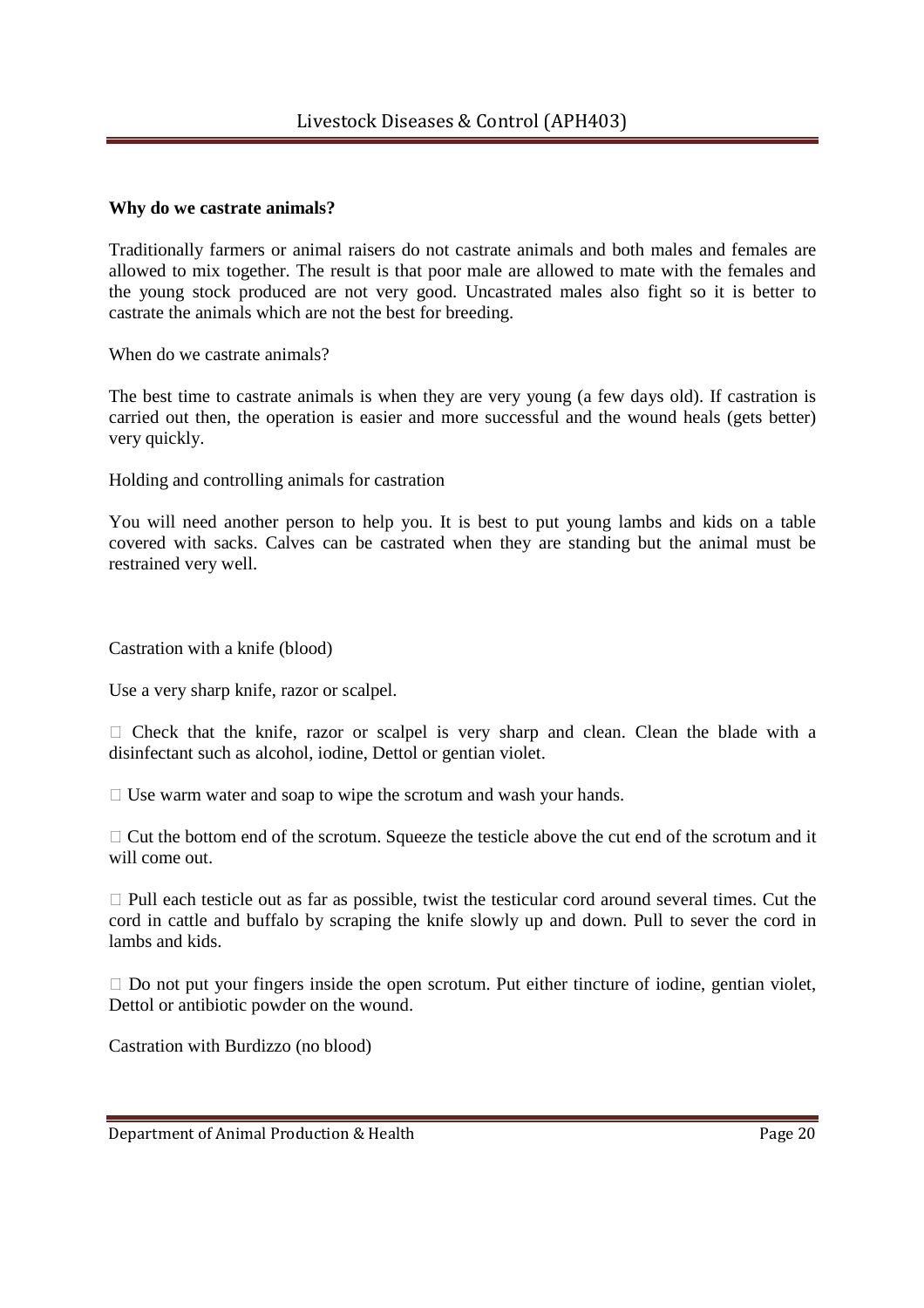The Burdizzo should be used on the young animal. There are Burdizzos for animals of different sizes. You should always remember that the Burdizzo is a valuable instrument and keep it clean and oiled. Do not drop it.

To castrate with the burdizzo:

Feel the scrotum with your hand and you will feel the two rope-like testicular cords inside.

 Take the Burdizzo in your right hand and with your left hand push the cord to the side between the jaws of the Burdizzo and squeeze hard.

Now take the Burdizzo in the left hand and crush the other cord.

Castration with Burdizzo



Castration with rubber rings

To castrate with rubber rings we use a tool called an elastrator. It can only be used to castrate ruminants which are a few days old.

 Put a rubber ring around the four teeth of the elastrator and squeeze the handle. The rubber ring will be stretched open.

Pass the scrotum of the animal through the ring making sure that it goes over the two testicles.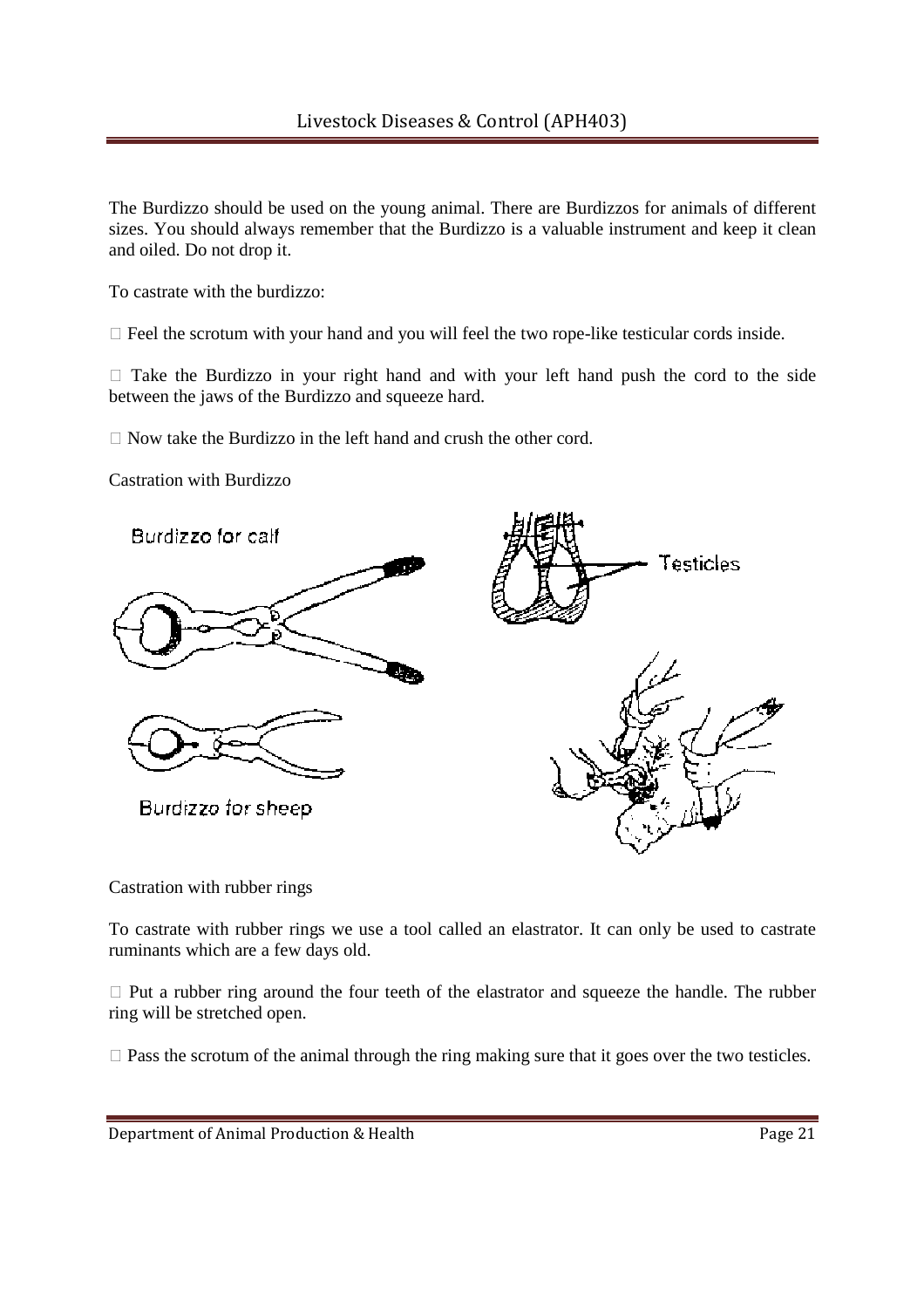Release the elastrator and the rubber ring will tighten over the cords. After two weeks the scrotum will fall off

Castration with rubber rings



*Check all animals which have been recently castrated for signs of infection.*

## IDENTIFICATION OF LIVESTOCK

Why we need to identify animals

If you have a few pigs or other animals, identifying them is no problem. You will be able to identify them by sight and may well have given them a name. You will need some way to identify a large number of animals especially if you are going to keep records (see Annex 5). There are many ways to identify animals including numbered collars, tattoos, and plastic tags. Notching the ear is easy and is the cheapest way.

### **Notching the ear**

A V-shaped notch can be cut out of the edge of the ear using a pair of clean scissors. Make the notch a few centimetres deep so in future you will be able to read it from a distance.

The notches on the left ear are for single numbers and on the right ear the notches are for tens.

### **Notching the ear**